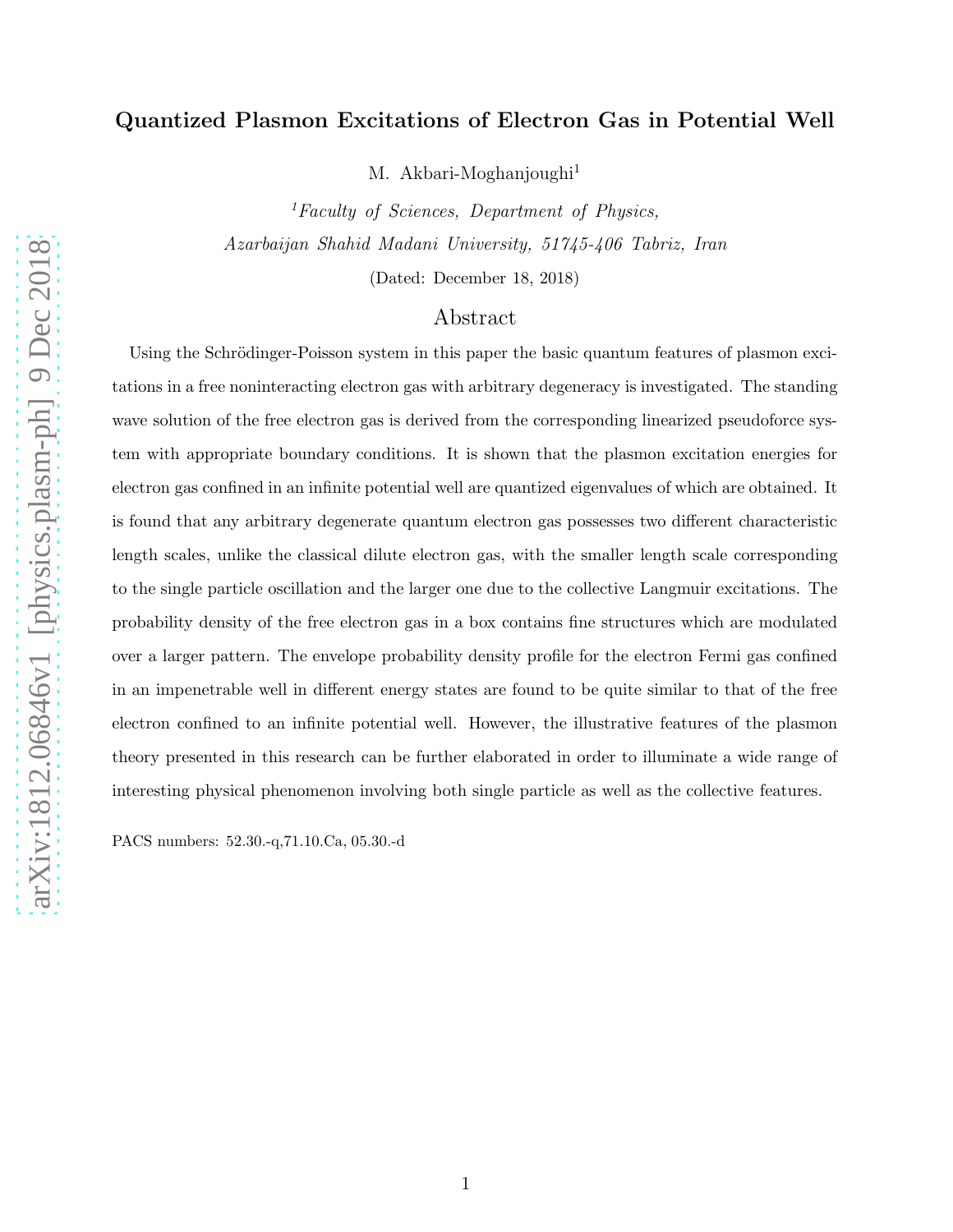### I. HISTORICAL BACKGROUND

Quantum behavior of atomic scale phenomena has fundamentally altered all our intuition of physical world, since the pioneering discoveries of Max Planck  $|1|$ , Erwin Schrödinger  $|2|$ , Louis de Broglie [\[3](#page-10-2)] and many others. Almost all of the modern scientific developments in the fields like solid state [\[4](#page-11-0), [5\]](#page-11-1), optoelectronics [\[6](#page-11-2)] and many technological achievements concerning miniaturized semiconductor integrated circuitry [\[7,](#page-11-3) [8\]](#page-11-4), nano- and microelectronic device fabrication [\[9](#page-11-5)], plasmonics [\[10](#page-11-6)], etc. are indebted to our extensive knowledge of the quantum theory. Quantum effects appear when the characteristic length of the system compares to the thermal de Broglie wavelength of the particle leading to effective quantum interactions. Such interactions may be either due to the confinement of the particle in a potential well of length l comparable to this wavelength or due to increase in the particle number density to the extreme limit where the interparticle distances compares to this quantum length so that the single particle wave functions in the system start to overlap [\[11\]](#page-11-7). However, there is fundamental difference between the later two cases as follows. The single particle Schrödinger wave function possesses only one characteristic length determined by the width of the interacting potential well, whereas, the many particle wave function has two characteristic lengths with the smaller one corresponding to the single particle diffraction effect and the larger one due to the collective interactions. In plasmas the larger length scale is closely related to the well known Thomas-Fermi length. While the celebrated Schrödinger equation satisfactorily deals with many natural phenomena regarding the noninteracting Bosonic particle systems, it may not be well suited for dense fermionic systems like quantum plasmas in which collective quantum electrostatic interactions are natural.

The field of quantum plasmas itself has a long development tradition. A big list of pioneering contributions to this field includes those of Fermi [\[12](#page-11-8)], Madelung [\[13\]](#page-11-9), Hoyle and Fowler [\[14\]](#page-11-10), Chandrasekhar [\[15\]](#page-11-11), Bohm [\[16\]](#page-11-12), Pines [\[17](#page-11-13)], Levine [\[18](#page-11-14)], Klimontovich and Silin [\[19\]](#page-11-15) and many others which have led to discovery of many interesting collective quantum properties of dense and degenerate ionized environments. Quantum plasmas are relevant not only to metals, semiconductors and nanostructures but also are quite relevant to the astrophysical environments like big planetary cores, stellar media, white dwarfs and neutron star crusts. There are many recent literature which explore many interesting aspects of quantum plasmas [\[20](#page-11-16)[–43](#page-12-0)]. In this paper we develop a method in order to solve for the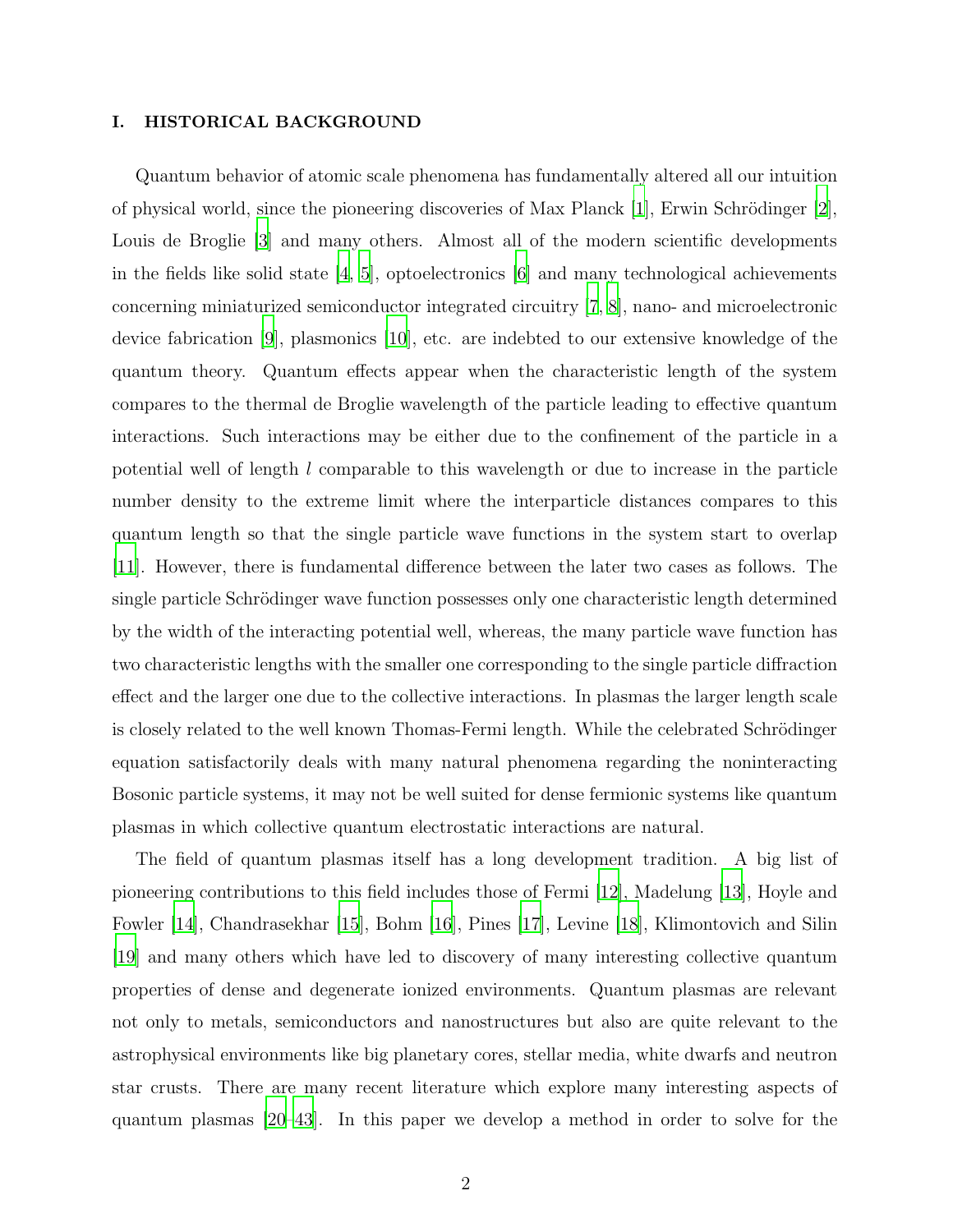quantized eigenvalues of the Schrödinger-Poisson system for the electron gas of arbitrary degeneracy via the pseudoforce concept [\[44](#page-12-1)]. We show that such a plasmonic system has two distinct characteristic lengths and when confined to the infinite potential well, similar to the quantum particle problem, leads to quantization of the plasmon excitation energies. Current results show akin similarities to the problem of particle confined to the infinite potential well and further reveals the fundamental features of collective effects in quantization of plasmon energy levels and properties of electron wave function in a free electron gas. The paper is organized as follows. The equation of state (EoS) of the finite temperature degenerate free electron gas is described in Sec. II. In Sec. III the hydrodynamic formulation is presented. The equivalent nonlinear Schrödinger-Poisson (SP) formulation is given in Sec. IV. The coupled pseudoforce model [\[45](#page-12-2)] and its standing wave solution is given in Sec. V. The numerical analysis and discussion is presented in Sec. VI and conclusions are drawn in Sec. VII.

## II. EQUATION OF STATE OF THE FREE ELECTRON GAS

Let us consider a free electron gas with an arbitrary degree of degeneracy characterized by the number density and statistical quantum pressure for electron fluid as follows

$$
n(\mu, T) = \frac{2^{1/2} m^{3/2}}{\pi^2 \hbar^3} \int_0^{+\infty} \frac{\sqrt{\mathcal{E}} d\mathcal{E}}{e^{\beta(\mathcal{E} - \mu)} + 1},
$$
(1a)

$$
P(\mu, T) = \frac{2^{3/2} m^{3/2}}{3\pi^2 \hbar^3} \int_0^{+\infty} \frac{\mathcal{E}^{3/2} d\mathcal{E}}{e^{\beta(\mathcal{E} - \mu)} + 1}.
$$
 (1b)

where  $\beta = 1/(k_B T)$  and  $\mathcal E$  is the energy,  $\mu$  is the chemical potential of electron gas and other parameters in [\(4\)](#page-3-0) have their conventional physical meanings. The number density and pressure in [\(4\)](#page-3-0) can also be rewritten in terms of familiar analytic Li functions

<span id="page-2-0"></span>
$$
n(\mu, T) = -\mathcal{N} \text{Li}_{3/2} \left[ -\exp\left(-\beta \mu\right) \right], \quad P(\mu, T) = -\frac{\mathcal{N}}{\beta} \text{Li}_{5/2} \left[ -\exp\left(-\beta \mu\right) \right],\tag{2}
$$

where  $Li_{\nu}(z)$  is the polylogarithm function of the order  $\nu$  with the argument z. Also, the prefactor  $\mathcal N$  appearing in [\(2\)](#page-2-0) is defined as below

$$
\mathcal{N} = \frac{2}{\Lambda^3} = 2 \left( \frac{mk_B T}{2\pi\hbar^2} \right)^{3/2},\tag{3}
$$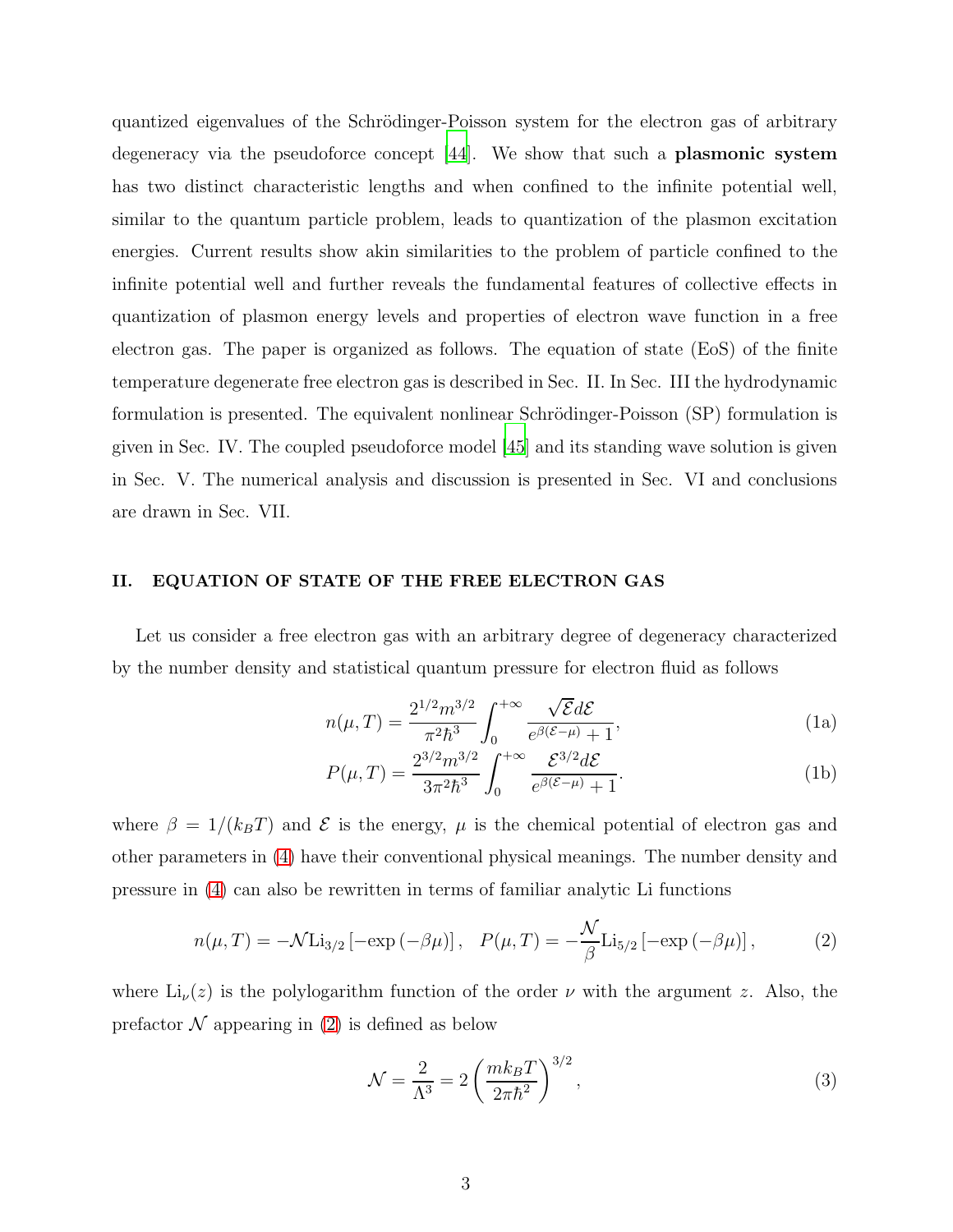with  $\Lambda$  being the electron de Broglie thermal wavelength. The EoS of isothermal free electron gas with arbitrary degeneracy is then written as [\[46\]](#page-12-3)

<span id="page-3-0"></span>
$$
P(\mu, T) = \frac{n(\mu, T)}{\beta} \frac{\text{Li}_{5/2}[-\exp(-\beta \mu)]}{\text{Li}_{3/2}[-\exp(-\beta \mu)]}.
$$
 (4)

Note that in the classical limit  $\beta \mu \ll -1$  we have  $\text{Li}_{\nu}[-\exp(-\beta \mu)] \approx -\exp(-\beta \mu)$  and the classical isothermal EoS,  $P = nk_BT$  in [\(4\)](#page-3-0) is retained. In the opposite fully degenerate extreme limit  $(\beta \mu \gg 1)$ , we have  $\lim_{T\to 0}\mu = \epsilon_F$  in which  $\epsilon_F$  is the corresponding Fermi temperature and the polylog function is approximated as  $\lim_{x\to\infty} \text{Li}_{\nu}(-e^x) = -x^{\nu}/\Gamma(\nu+1)$ . Therefore, in the fully degenerate isothermal free electron gas we have  $P = (2/5) n k_B T_F$  in which  $T_F = \epsilon_F / k_B$  is the Fermi temperature of the (zero temperature  $T \ll T_F$ ) electron gas. The Fermi energy is related to the electron number density via  $\epsilon_F = \hbar^2 k_F^2/2m$  with  $k_F = (3\pi^2 n)^{1/3}$  being the Fermi wavenumber. The typical value of the Fermi energy for metals range from 1 to 12eV. Using [\(2\)](#page-2-0) it is confirmed that the identity  $\partial P/\partial \mu = n(\mu, T)$ generally holds for the isothermal electron gas.

In what follows we consider different models which describe collective quantum aspects of electron gas via the hydrodynamic coupling of quantum Bohm and electrostatic potentials. Some clarification and distinction between current models and the Hartree many body approximation, which assumes a description based on a single Slater determinant, usually considered in solid state literature, is in order. The complete many body description of a degenerate electron gas must be an idealistic formulation based on the N-electron wave function,  $\psi(x_1, x_2, ..., x_N, t)$  with all interactions between electron taken into account. As it is quite obvious this is a formidable task requiring extensive numerical work. However, in the weak correlation regime the electron gas is considered as essentially noninteracting (except the strong short range Pauli exclusion interactions dominating the system) where the many electron wave function can be decoupled into many single electron wave functions with one Schrödinger equation governing each and with the common electrostatic potential of the gas coupling them to each other and to the Poisson's equation. Therefore, the following hydrodynamic and Schrödinger-Poisson models are based on the Dawson's multistrem model [\[20](#page-11-16)]. Some recent developments based on the Wigner-Poisson and quantum hydrodynamic models appear in Refs. [\[47,](#page-12-4) [48](#page-12-5)] (see also the references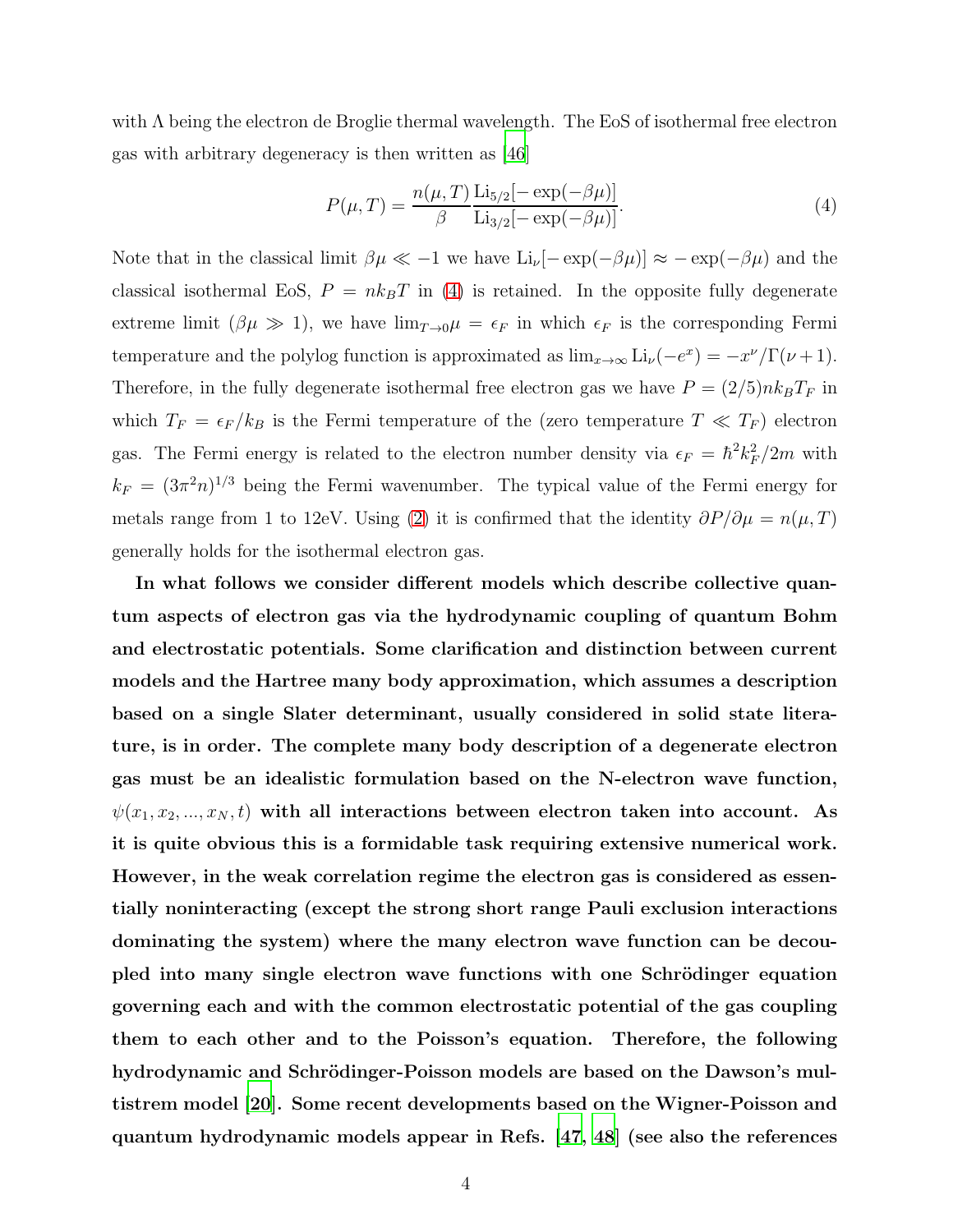therein).

### III. THE HYDRODYNAMIC MODEL

The dynamic properties of an electron fluid can be explored via the hydrodynamic model consisting of continuity, momentum balance and Poisson's equations, as follows

<span id="page-4-0"></span>
$$
\frac{\partial n}{\partial t} + \nabla \cdot (n\mathbf{u}) = 0,\tag{5a}
$$

$$
m\left[\frac{\partial \mathbf{u}}{\partial t} + (\mathbf{u} \cdot \nabla) \mathbf{u}\right] = \nabla \left(e\phi - \mu + e\phi_{ext}\right) + \frac{\hbar^2}{2m} \nabla \left(\frac{\Delta \sqrt{n}}{\sqrt{n}}\right),\tag{5b}
$$

$$
\Delta \phi = 4\pi en,\tag{5c}
$$

in which we have used the identity  $\nabla P(\mu, T) = n(\mu, T)\nabla \mu$  as an isothermal electron fluid EoS, described above. Unlike the electrostatic potential  $\phi$  which is due to the electron gas itself, the component  $\phi_{ext}$  can be any externally applied potential in the environment. The second term in the right hand side of the momentum balance equation denotes the quantum Bohm potential characterizing the electron quantum diffraction effect. The model [\(5\)](#page-4-0) consists of a closed equation set to be used for full description of dynamics and evolution of electron plasma oscillations in an unmagnetized arbitrary degenerate fermionic gas. Note that in the zero temperature,  $T \ll T_F$ , limit the Fermi energy replaces the chemical potential in [\(5\)](#page-4-0). At finite temperatures, the temperature dependence of the chemical potential may be obtained using the following Sommerfeld expansion in the limit  $T < T_F$ 

$$
\mu(T) = \epsilon_F \left[ 1 - \frac{\pi^2}{12} \left( \frac{T}{T_F} \right)^2 - \frac{\pi^4}{80} \left( \frac{T}{T_F} \right)^4 + \cdots \right].
$$
\n(6)

# IV. THE SCHRÖDINGER-POISSON MODEL

Let us now consider the 1D analogue of [\(5\)](#page-4-0) model in the absence of external electrostatic potential  $\phi_{ext} = 0$ . Thus, using the well-known Madelung transformation  $\psi(x, t) =$  $R(x,t) \exp[iS(x,t)/\hbar]$  in which  $R(x,t) = \sqrt{n(x,t)}$  and  $u(x,t) = (1/m)\partial S(x,t)/\partial x$  the 1D hydrodynamic model [\(5\)](#page-4-0) can be cast into the following effective Schrödinger-Poisson model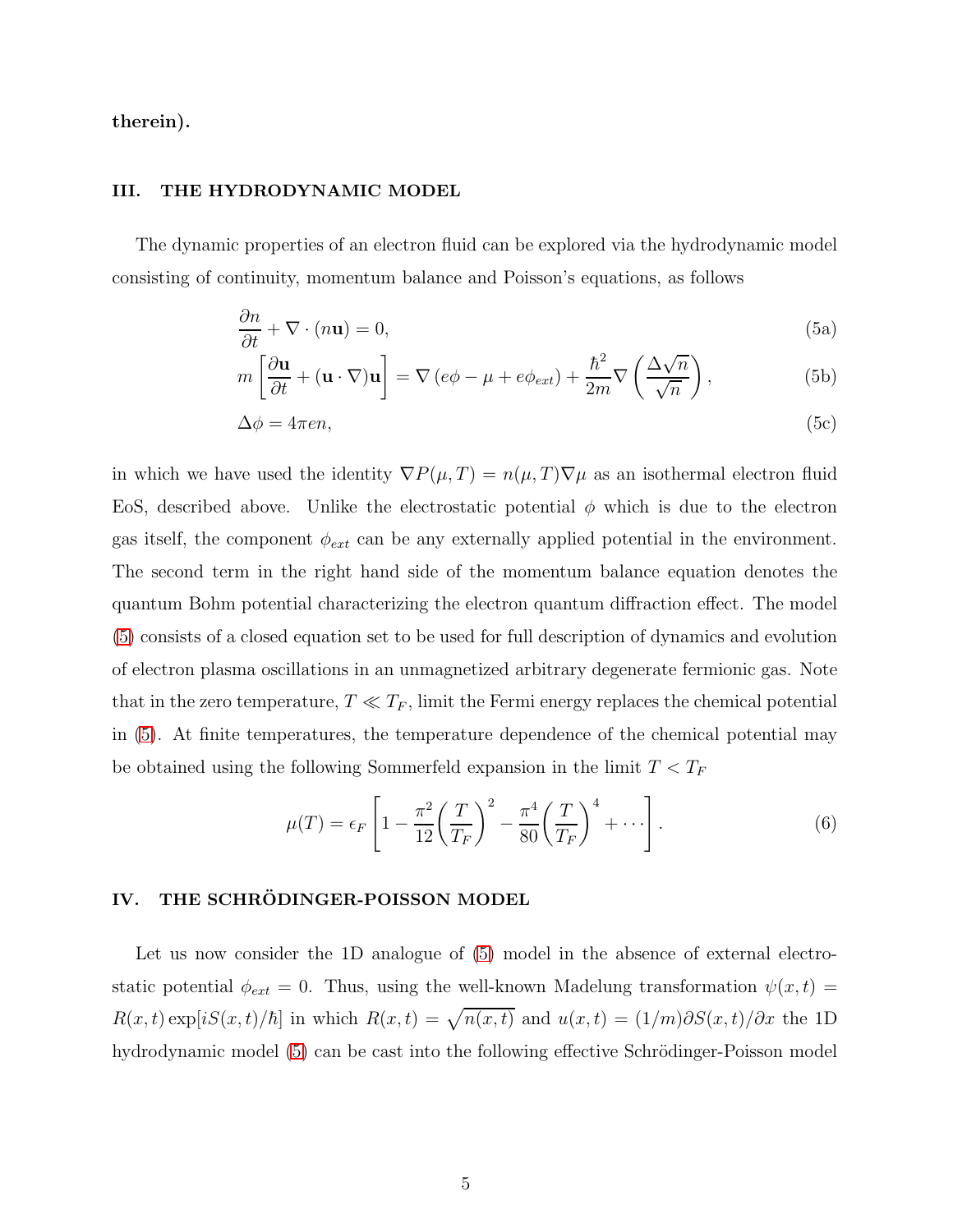[\[22\]](#page-11-17) with a full nonlinear contribution to the field-density perturbations

<span id="page-5-0"></span>
$$
i\hbar \frac{\partial \psi}{\partial t} = -\frac{\hbar^2}{2m} \frac{\partial \psi^2}{\partial x^2} - e\phi \psi + \mu(R, T)\psi,
$$
\n(7a)

$$
\frac{\partial \phi^2}{\partial x^2} = 4\pi e n_0 R^2. \tag{7b}
$$

Note however that the appearance of  $n_0$  which is the equilibrium number density of arbitrary degenerate electron gas in Poisson's equation indicates the normalization of R with  $R_0$  in the model. Note also that [\(7\)](#page-5-0) has a potential beyond the original Schrödinger equation by making contribution to the electrostatic interactions and well describes the plasmon wave packet evolution as will be consequently revealed.

### V. PSEUDOFORCE MODEL AND STANDING WAVE SOLUTION

<span id="page-5-1"></span>We are now interested in obtaining the small amplitude standing wave solution of the free electron arbitrary degenerate gas confined in an infinite potential well of length l. To this end, let us consider the solutions of type  $\psi(x,t) \equiv R(x) \exp[iS(t)/\hbar]$  and  $\phi \equiv \phi(x)$ . This ensures stationary wave types with standing  $u = 0$  character inside the potential well, as desired. The model [\(7\)](#page-5-0) is then decomposed into the following coupled pseudoforce model

$$
\frac{\hbar^2}{2m}\frac{d^2R(x)}{dx^2} + e\phi(x)R(x) - \mu(R,T)R(x) = -\epsilon R(x),\tag{8a}
$$

$$
i\hbar \frac{dS(t)}{dt} = \epsilon S(t),\tag{8b}
$$

$$
\frac{d^2\phi(x)}{dx^2} = 4\pi en_0 R^2(x),\tag{8c}
$$

in which  $\epsilon$  is the energy eigenvalue of the coupled Schrödinger-Poisson system. The equation [\(8b](#page-5-1)) immediately yields  $S(t) = \exp(-i\epsilon t/\hbar)$ . In order for obtaining the small amplitude solution to the system [\(8\)](#page-5-1) let us study the linearized system in which  $\mu(R, T) \equiv \mu_0(R_0, T)$ . Then we have the simplified following coupled differential equation system to solve with appropriate initial values

<span id="page-5-2"></span>
$$
\frac{d^2R}{dx^2} + \frac{2m(\epsilon - \mu_0)}{\hbar^2}R - \frac{2me}{\hbar^2}\phi = 0,
$$
\n(9a)

$$
\frac{d^2\phi}{dx^2} - 8\pi en_0 R = 0.
$$
\n(9b)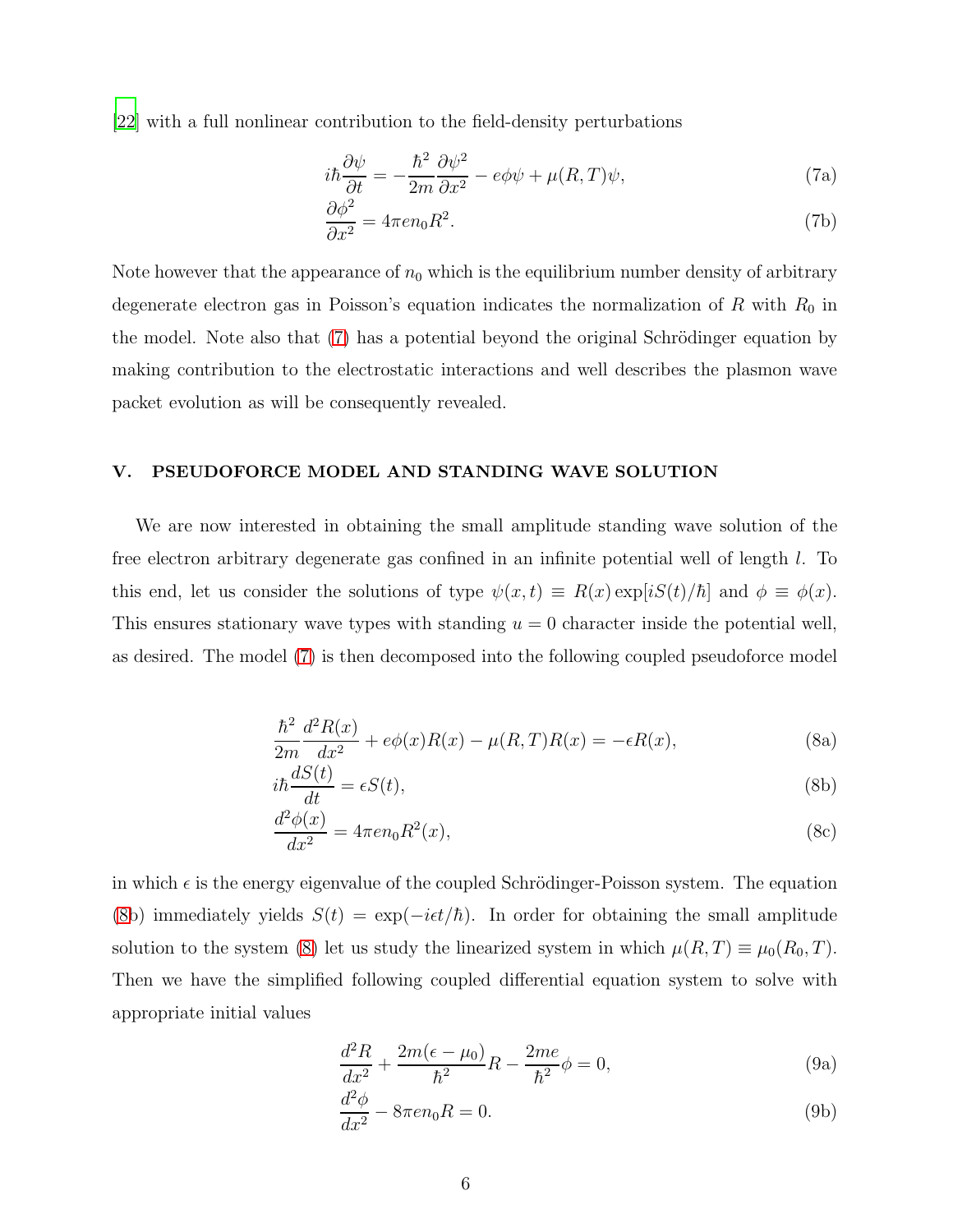The coupled pseudoforce system [\(9\)](#page-5-2) has the following simple solutions with the tentative initial conditions  $R(0) = R'(0) = \phi'(0) = 0$  and  $\phi(0) = \phi_0$ 

<span id="page-6-0"></span>
$$
R(x) = A_R \left[ \cos \left( k_+ x \right) - \cos \left( k_- x \right) \right],\tag{10a}
$$

$$
\phi(x) = A_{\phi} \left[ \cos \left( k \_{ x} \right) - \left( k \_{ / k_{ +}} \right)^{2} \cos \left( k \_{ x} \right) \right],\tag{10b}
$$

where  $k_{+}$  and  $k_{-}$  are the characteristic high and low plasmon wavenumbers, respectively. These parameters together with the corresponding solution coefficients are given below

$$
k_{+} = \alpha k_{p} \sqrt{1 + \sqrt{1 - \frac{4\epsilon_{p}^{2}}{\delta \epsilon^{2}}}}, \quad k_{-} = \alpha k_{p} \sqrt{1 - \sqrt{1 - \frac{4\epsilon_{p}^{2}}{\delta \epsilon^{2}}}}, \quad \alpha = \sqrt{\frac{\delta \epsilon}{2\epsilon_{p}}}, \quad (11a)
$$

$$
A_R = \frac{e\phi_0/\delta\epsilon}{\sqrt{1 - 4\epsilon_p^2/\delta\epsilon^2}}, \quad A_\phi = \frac{(k_+/k_0)^2\phi_0}{(\delta\epsilon/\epsilon_p)\sqrt{1 - 4\epsilon_p^2/\delta\epsilon^2}},\tag{11b}
$$

where  $\delta \epsilon = \epsilon - \mu_0$ ,  $k_p = \sqrt{2m\epsilon_p}/\hbar$  and  $\epsilon_p = \hbar \omega_p$  is the plasmon energy quanta with  $\omega_p = \sqrt{4\pi e^2 n_0/m}$  being the electron plasma frequency and  $n_0$  the unperturbed electron gas number density. Note that we use  $\mu_0$  for the unperturbed chemical potential of the electron gas.

We may now proceed with quantizing the energy eigenvalues by confining the free electron gas in the infinite potential well of width l. It is then required that the real function  $R(x)$ representing the number density of the electron fluid to vanish at the boundaries of the well. However, we use a more general periodic boundary condition as  $(k_+ \pm k_-)l = 2\pi n$  with an arbitrary quantum integer number  $n$ , not to be confused with the electron gas number density. We then obtain the following quantized energy eigenvalue  $\epsilon$ ,

$$
\epsilon_n = \mu_0 + 2\epsilon_p \left( 1 + \frac{\lambda_p^2 n^2}{2l^2} \right), \quad \lambda_p = \frac{2\pi}{k_p}.
$$
 (12)

At zero temperature,  $T \ll T_F$ , we have the limiting value of  $\mu_0 = \epsilon_F$ . The quantized values of the characteristic wavenumbers then read

$$
k_{+} = k_{p} \sqrt{1 + \frac{\lambda_{p}^{2} n^{2}}{2l^{2}}} \sqrt{1 + \sqrt{1 - \frac{1}{\left(1 + \lambda_{p}^{2} n^{2} / 2l^{2}\right)^{2}}}},
$$
\n(13a)

$$
k_{-} = k_{p} \sqrt{1 + \frac{\lambda_{p}^{2} n^{2}}{2l^{2}} \sqrt{1 - \frac{1}{\left(1 + \lambda_{p}^{2} n^{2} / 2l^{2}\right)^{2}}}},
$$
\n(13b)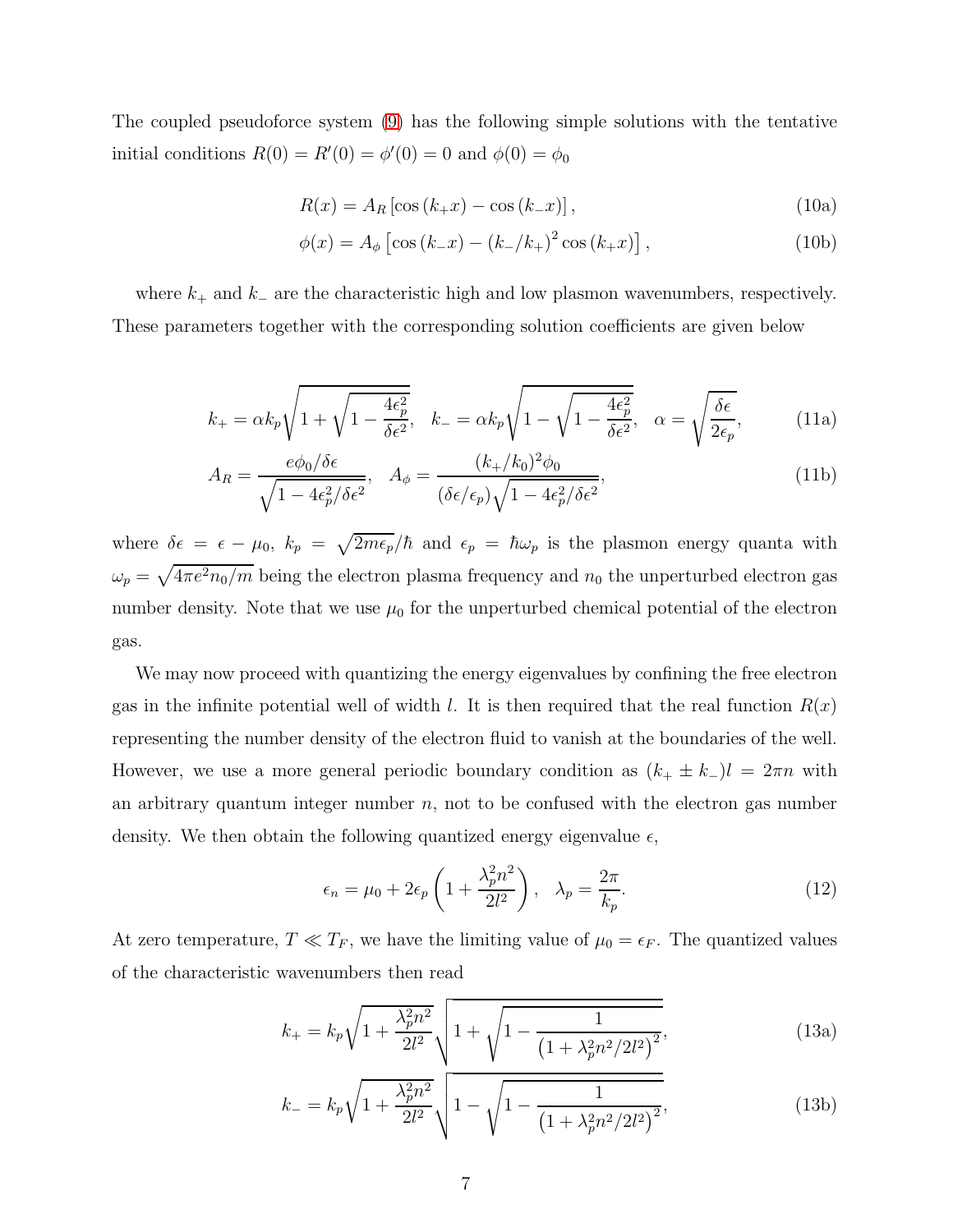It should be noted that for any given value of n, the high an low wavenumbers  $k_+$  and  $k_−$ are reciprocal of each other, i.e.,  $k_+k_-=1$ . In the normalized scheme  $l = l/\lambda_p$ ,  $x = x/\lambda_p$ ,  $k_{\pm} = k_{\pm}/k_p$ ,  $\epsilon = \epsilon/\epsilon_p$  and  $\mu_0 = \mu_0/\epsilon_p$  and using the normalization  $\int_0^1 R^2(x)dx = 1$  to define the parameter  $\phi_0$  in [\(10\)](#page-6-0), one arrives at following simplified results for energy values of the free electron gas

<span id="page-7-0"></span>
$$
\delta \epsilon_n = \epsilon_n - \mu_0 = 2 + \frac{n^2}{l^2}, \quad k_{\pm} = \sqrt{1 + \frac{n^2}{2l^2}} \sqrt{1 \pm \sqrt{1 - \frac{1}{(1 + n^2/2l^2)^2}}}.
$$
(14)

The normalized solutions corresponding to [\(10\)](#page-6-0) are then given as follows

$$
R_n(x) = [\cos (k_+ x) - \cos (k_- x)] = 2 \sin \left(\frac{k_+ - k_-}{2} x\right) \sin \left(\frac{k_+ + k_-}{2} x\right),\tag{15a}
$$

$$
\phi_n(x) = \left[ \left( 1 + n^2 / 2l^2 \right) + \sqrt{\left( 1 + n^2 / 2l^2 \right)^2 - 1} \right] \left[ \cos \left( k \right) - \left( \frac{k}{k_+} \right)^2 \cos \left( k_+ x \right) \right]. \tag{15b}
$$

It is clearly rmarked that solutions  $\psi_n(x,t) = R_n(x) \exp(i\epsilon_n t/\hbar)$  have two characteristic length scales  $2\pi/k_{\pm}$  corresponding to high frequency single-particle and low frequency collective excitations. It is also confirmed that the free electron energy dispersion in the Fermi gas follows the familiar relation  $\delta \epsilon_n = \hbar^2 k_n^2 / 2m$  with  $k_n^2 = k_-^2 + k_+^2$  being the total quantized momentum. We then have formulated the double length-scale theory of the arbitrary degenerate free electron gas confined in a potential well exactly analogous to the standard quantum theory of particle in a box.

Current theory may be easily extended to 3D case with the isotropic electrostatic potential of the form  $\phi(x)$  related to the common electron number density by Poisson's equation for all three independent dimensions. By using the standard separation of variables procedure (before the lumbarization) with the assumption  $\psi(x, y, z) = \psi_1(x)\psi_2(y)\psi_3(z)$  in [\(8\)](#page-5-1), three similar independent coupled linear equations for each dimension can be obtained as follows

$$
\frac{d^2 R_i(x_i)}{dx_i^2} + \frac{2m(\epsilon_i - \mu)}{\hbar^2} R_i(x_i) - \frac{2me}{\hbar^2} \phi_i(x_i) = 0,
$$
\n(16a)

$$
\frac{d^2\phi_i(x_i)}{dx_i^2} - 8\pi en_0 R(x_i) = 0, \quad (i = 1, 2, 3).
$$
 (16b)

where  $x_1 = x$ ,  $x_2 = y$  and  $x_3 = z$ . Therefore, for an electron gas confined in a cubic box of sides l one obtains the eigenvalues given in [\(14\)](#page-7-0) with new definitions  $n^2 = n_x^2 + n_y^2 + n_z^2$ and  $\delta \epsilon = \sum$ i  $\epsilon_i = \sum$ i  $\hbar^2 k_i^2/2m$  with  $k_i^2 = k_{i+}^2 + k_{i-}^2$ . The normalized wavefunction  $\psi(x, y, z)$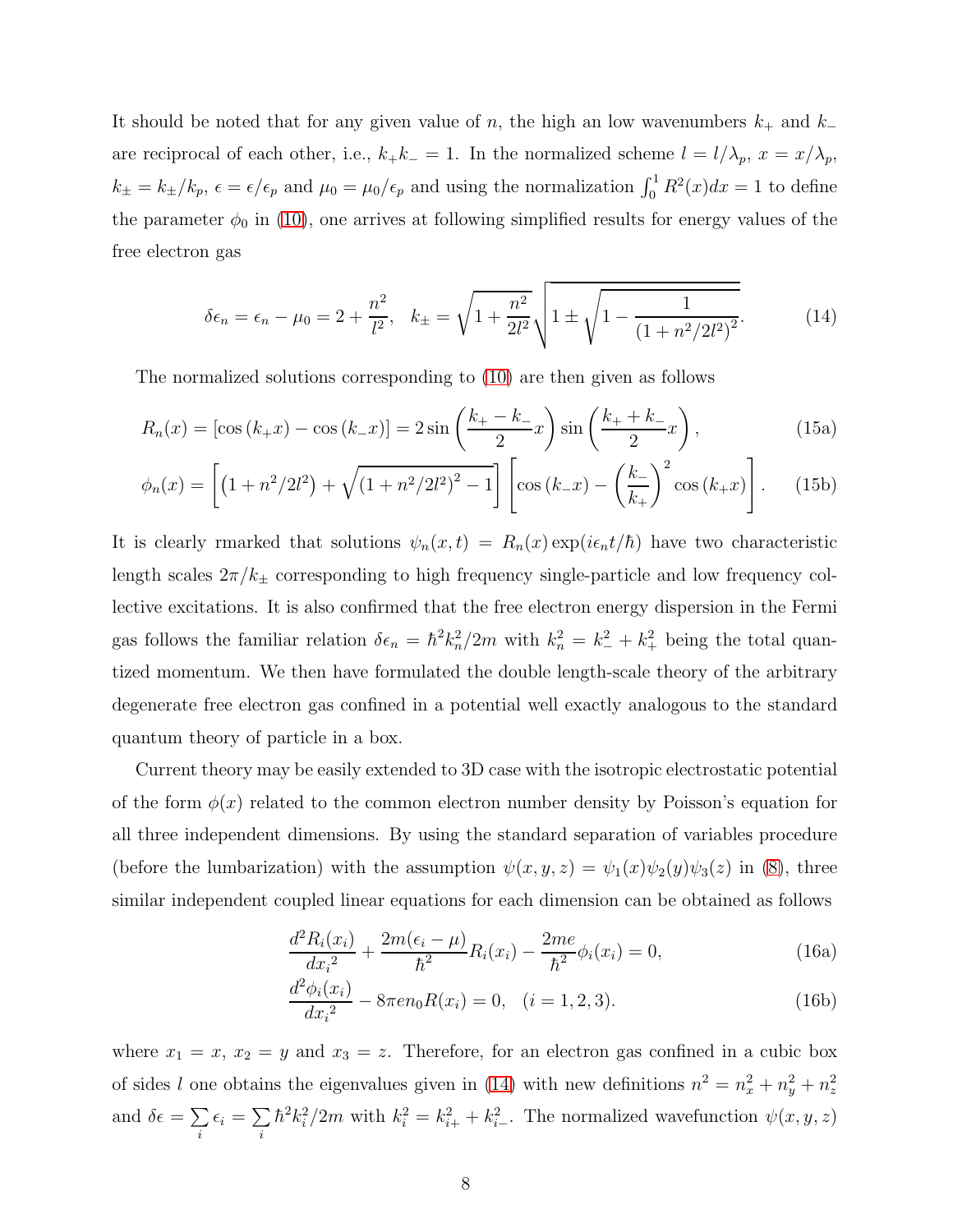assuming  $\phi_{01} = \phi_{02} = \phi_{02} = \phi_0$  and taking other initial values to be zero is given below

$$
\psi(x, y, z) = 8 \prod_{i} \left[ \sin \left( \frac{k_{i+} - k_{i-}}{2} x_i \right) \sin \left( \frac{k_{i+} + k_{i-}}{2} x_i \right) \exp \left( \frac{i \epsilon_i t}{\hbar} \right) \right]. \tag{17}
$$

It is remarked that in 2D and 3D cases some of the plasmon wavefuntions become degenerate with the same energy values.

### VI. NUMERICAL ANALYSIS AND DISCUSSION

Figure 1 shows the variations of the number density and plasmon parameters with the chemical potential  $\mu_0$  of the arbitrary degenerate free electron Fermi gas. Figure 1(a) indicates two distinct classical ( $\mu_0 < 0$ ) and quantum ( $\mu_0 > 0$ ) regimes for the number density of electrons. The large increase in the electron temperature only significantly increases the number density of electrons for chemical potential values around  $\mu_0 = 0$ . The plasmon energy variation with the chemical potential is shown in Fig. 1(b) indicating typical values of few electron Volts for metals (this value for the Aluminium is 15eV) and a sharp increase with increase in the electron number density. It is also observed that the increase in temperature of the electron gas leads to significant increase in the value of plasmon energy for regions of low chemical potential values. Variations in the plasmon wavenumber and characteristic length with chemical potential are depicted in Figs.  $1(c)$  and  $1(d)$ . It is remarked that the plasmon wavelength decreases sharply for denser gases particularly for lower gas temperature values.

Figure 2 shows the discrete energy values of plasmon excitation for different values of the normalized width of the infinite potential well. The  $\delta \epsilon = 0$  corresponds to the energy eigenvalue of  $\epsilon = \mu_0$ . It is remarked that the plasmon spectrum always has an energy gap of value  $2\epsilon_p$ . Therefore, the quantized plasmon energy are given by  $\epsilon = \mu_0 + 2\epsilon_p + 2\epsilon_e n^2$  in which  $\epsilon_e$  is the ground state energy of an electron in an infinite well of same length and n is the plasmon quantum number. It is also clearly evident that the density of states (DoS) at an specified energy range decreases as the width of the potential well decreases.

Figure 3 depicts the variations in the wavenumber eigenvalues of the confined electron gas. It is remarked that, compared to the case of single electron in a potential well, the electron gas possesses two characteristic lengths [\[45\]](#page-12-2) corresponding to wavenumbers  $k_{\pm}$  as indicated in Fig. 3. The higher value  $k_+$  corresponds to the single electron oscillation while  $k_-\$  is due to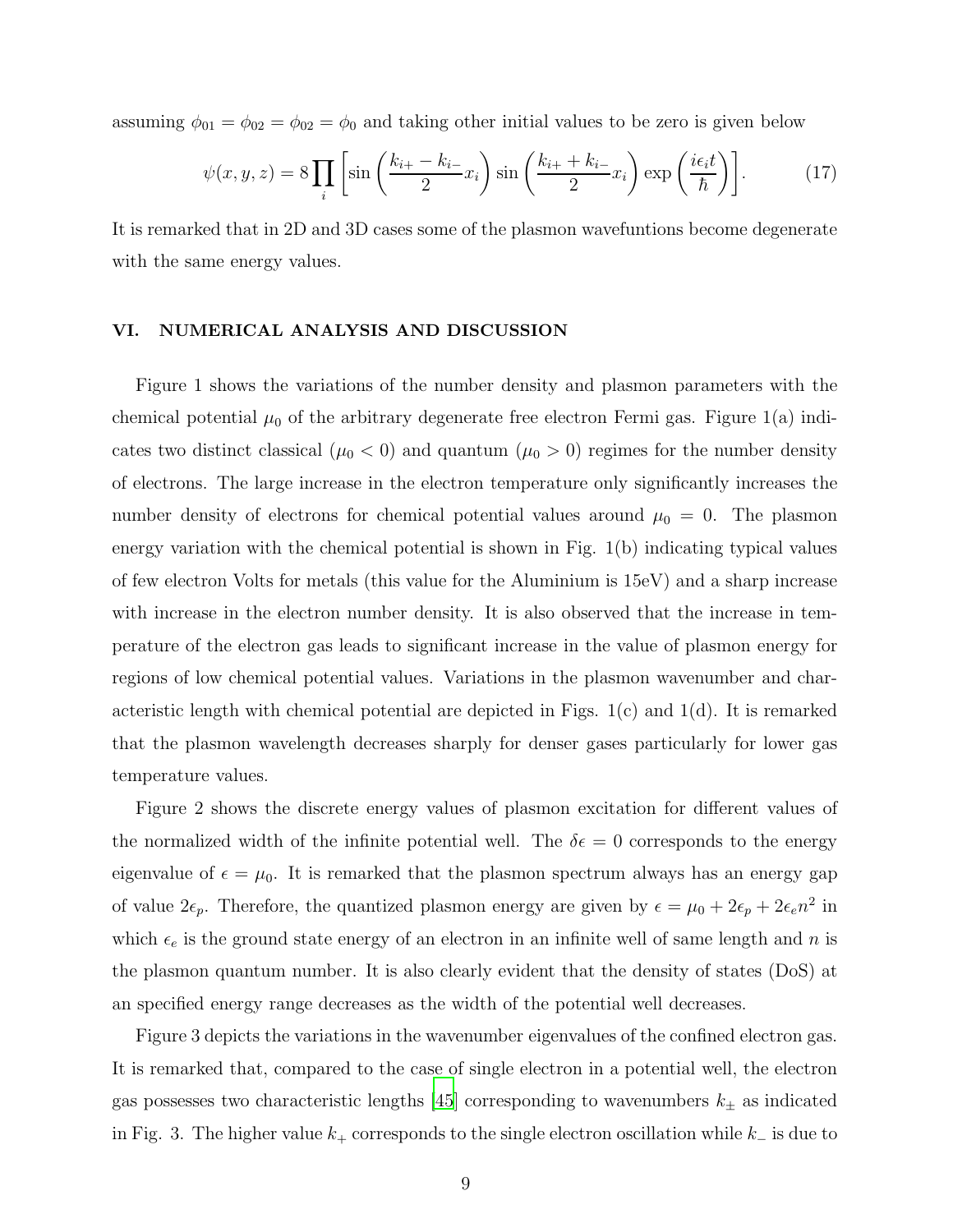the collective oscillations of electron gas. It is also revealed that in the classical limit ( $l \to \infty$ ) the two wavenumber values merge into single value. It is also seen that decrease of the width of the potential well leads to increase/decrease of the positive/negative wavenumber branch value. This feature is shown to become more significant for higher quantum number values. It seen that the value of  $k_-\$  vanishes at very small vales of normalized length l.

Figure 4 shows the wavefunction, probability density, electrostatic potential and electric field profiles in the infinite potential well in the ground state  $n = 1$ . Figure 4(a) differs fundamentally from the ground state wavefunction of a single electron due to the influence of collective electrostatic effects of free electron gas. The probability density of the corresponding state depicted in fig. 4(b) many definite places inside the potential well where th electron number vanishes. Note that the integral  $\int R^2(x)dx$  gives the fractional number of electrons distributed within the spacial range dx. The profile in Fig.  $4(b)$  confirms that in the ground state of the free electron gas electrons are mostly distributed in the middle of the potential well. The later feature is quite similar to the ground state probability of finding a particle confines inside the impenetrable well. The electrostatic potential and field profiles shown in Fig. 4(c) and 4(d) reveal that the electrostatic energy inside the well maximized in the middle of the bix where mos of the particles exist in the ground state.

In Fig. 5 we have shown the probability distribution of electrons in ground state of electron gas in infinite potentials with different widths. As it is clearly evident, the decrease in the width of the potential leads to decrease in the number of probability density maxima at which electrons are accumulated. Further decrease of the well sized eventually can lead to the ideal quantum case of single electron confinement with a profile of a single maxima similar to the case of a particle in a 1D box.

Figure 6 depicts the waqvefunction profile of the free electron Fermi gas confined in a one dimensional (1D) infinite potential well at different quantum state. The spiky profiles indicate oscillations in the electron number through the potential well. However, the  $n = 2$ and other higher energy states have radical difference with the ground state one in that there are electron gas voids at broader spacial ranges at higher energy levels. However, the envelop of the wavefunction profiles at higher quantized energy values has a close resemblance to that of a particle in a box. The time evolution of the wavefunction for the 1D free electron gas at different quantum states is depicted in Fig. 7. Figure 8, on the other hand, shows the colorful wavefunction patterns for the a 2D free electron degenerate gas at it different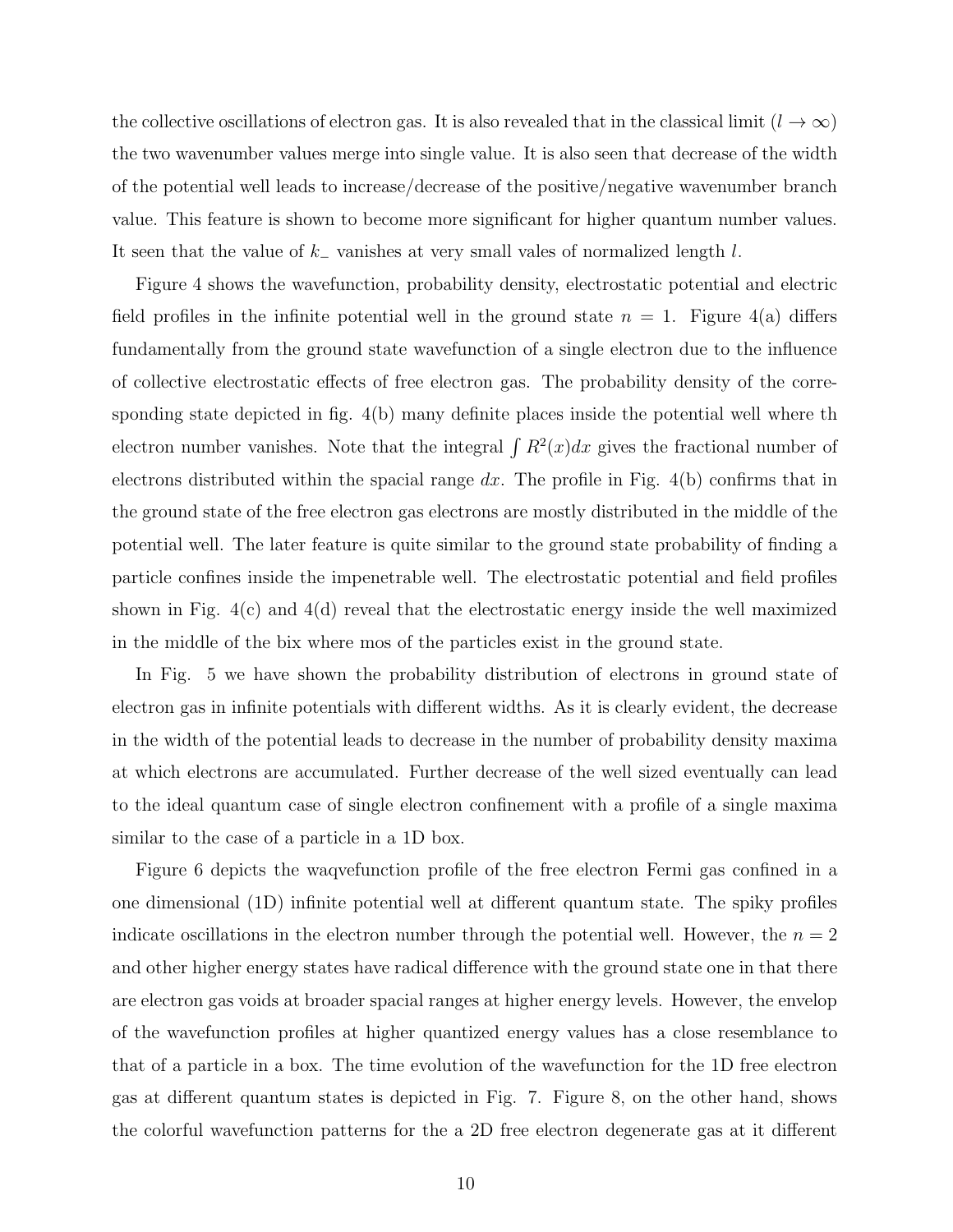plasmon energy state. Figures  $8(c)$  and  $8(d)$  show two different wavefunctions with the same plasmon energy, so called the degenerate states.

Current model in its present form fully accounts for the long range Coulomb collective effects in the context of single-electron wave function approximation considered also in Hartree-Fock method. The later method however also accounts for the electrostatic interactions via the self-consistent field in the mean field approximation as well as other electron gas correlations called the Fermi correlations which appear as electron exchange effect. It is however a possible extension for current model to include the exchange correlation effect as density functional form which appears in recent quantum plasma literature [\[47\]](#page-12-4). It should be noted that one of the greatest advantages of current model compared to the more general nonlinear models is that it provides important analytic results in the linear limit and a linear combination form for the electrostatic potential and wave function solution are presented for the electron gas system with arbitrary degree of degeneracy.

### VII. CONCLUSION

Using the effective Schrödinger-Poisson system we have studied the quantum properties of the free electron Fermi gas with arbitrary degeneracy and have found that the energy of the free electron degenerate gas confined to an impenetrable potential well is quantized. An energy gap approximately equal to two plasmon energy exist in the quantized spectrum of the gas. The system of degenerate quantum electron gas is shown to have two different characteristic length scale corresponding to single- and multi-particle effects. Current theory of plasmon excitations can be extended to investigate the plasmon interactions and propagation in different environments.

- <span id="page-10-0"></span>[1] M. Planck, Ann. Physik 1, 73(1900)
- <span id="page-10-1"></span>[2] E. Schrödinger, Phys. Rev.  $28, 1049(1926)$
- <span id="page-10-2"></span>[3] L. de Broglie, Ann. de la Fondation 12, 1(1987)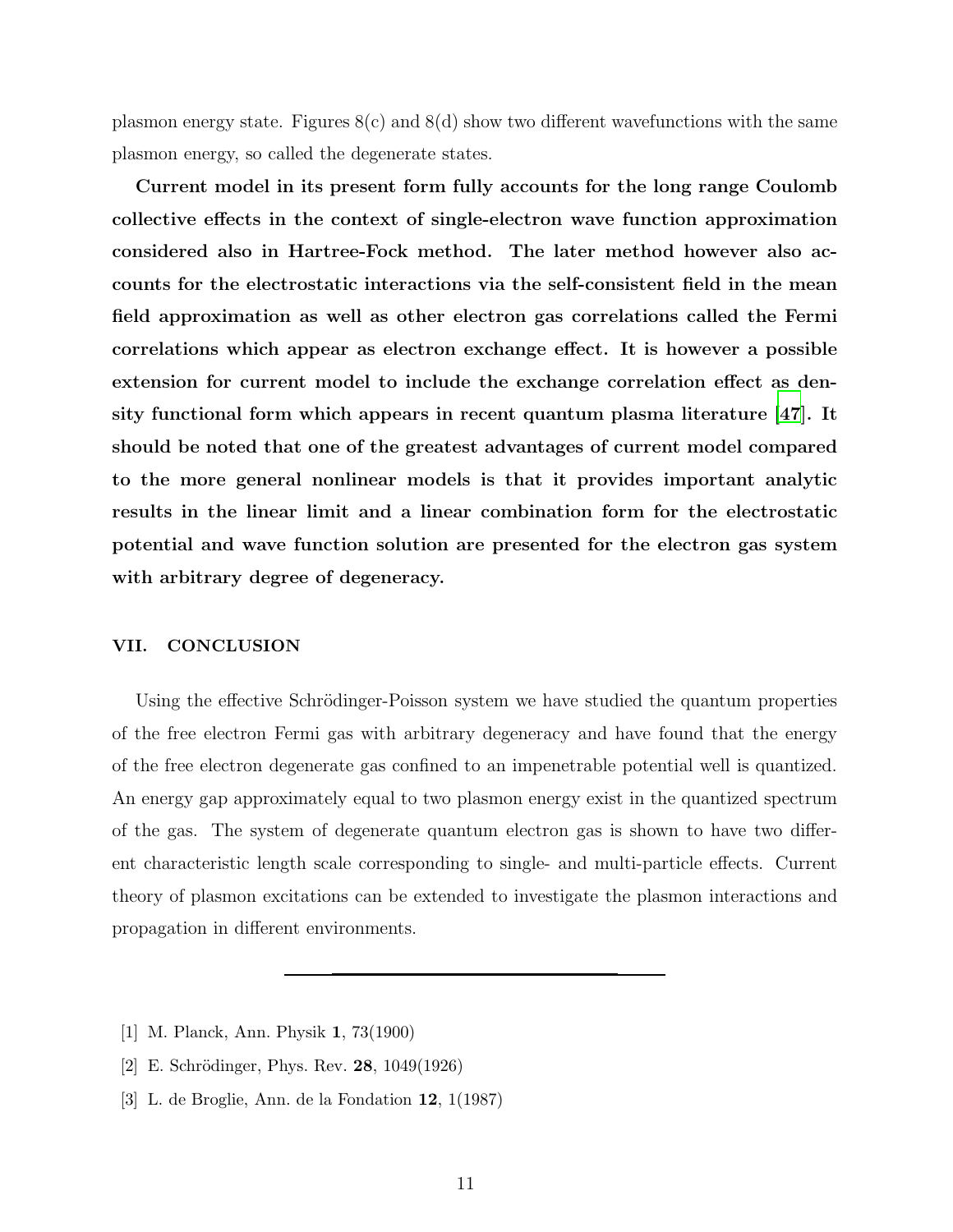- <span id="page-11-0"></span>[4] C. Kittel, Introduction to Solid State Physics, (John Wiely and Sons, New York, 1996), 7th ed.
- <span id="page-11-1"></span>[5] N. W. Ashcroft and N. D. Mermin, Solid state physics (Saunders College Publishing, Orlando, 1976).
- <span id="page-11-2"></span>[6] H. Haug and S. W. Koch, Quantum Theory of the Optical and Electronic Properties of Semiconductors (World Scientific, Singapore, 2004).
- <span id="page-11-3"></span>[7] C. Hu, Modern Semiconductor Devices for Integrated Circuits (Prentice Hall, Upper Saddle River, New Jersey, 2010) 1st ed.
- <span id="page-11-5"></span><span id="page-11-4"></span>[8] K. Seeger, Semiconductor Physics (Springer, Berlin, 2004) 9th ed.
- [9] P. A. Markovich, C.A. Ringhofer, and C. Schmeister, Semiconductor Equations (Springer, Berlin, 1990).
- <span id="page-11-7"></span><span id="page-11-6"></span>[10] G. Mangredi, Phys. Plasmas 25, 031701(2018); https://doi.org/10.1063/1.5026653
- [11] M. Bonitz, D. Semkat, A. Filinov, V. Golubnychyi, D. Kremp, D.O. Gericke, M.S. Murillo, V. Filinov, V. Fortov, W. Hoyer, J. Phys. A, 36 5921(2003).
- <span id="page-11-8"></span>[12] E. Fermi and E. Teller, Phys. Rev. 72, 399 (1947).
- <span id="page-11-10"></span><span id="page-11-9"></span>[13] E. Madelung, Z. Phys., 40 322(1926).
- [14] F. Hoyle and W. A. Fowler, Astrophys. J. **132**, 565(1960).
- <span id="page-11-11"></span>[15] S. Chandrasekhar, "An Introduction to the Study of Stellar Structure", The University of Chicago Press, Chicago (1939).
- <span id="page-11-12"></span>[16] D. Bohm and D. Pines, Phys. Rev. 92 609(1953).
- <span id="page-11-13"></span>[17] D. Pines, Phys. Rev. **92** 609(1953).
- <span id="page-11-14"></span>[18] P. Levine and O. V. Roos, Phys. Rev, **125** 207(1962).
- <span id="page-11-15"></span>[19] Y. Klimontovich and V. P. Silin, in Plasma Physics, edited by J. E. Drummond (McGraw-Hill, New York, 1961).
- <span id="page-11-16"></span>[20] G. Manfredi, How to model quantum plasmas, Fields Inst. Commun. 46, 263287 (2005); in Proceedings of the Workshop on Kinetic Theory (The Fields Institute, Toronto, Canada 2004): [http://arxiv.org/abs/quant–ph/0505004.](http://arxiv.org/abs/quant--ph/0505004)
- [21] P. K. Shukla, B. Eliasson, Nonlinear aspects of quantum plasma physics Phys. Usp. 51 53(2010).
- <span id="page-11-17"></span>[22] G. Manfredi and F. Haas, Phys. Rev. B **64**, 075316 (2001);
- [23] F. Haas, Quantum Plasmas: An Hydrodynamic Approach (Springer, New York, 2011).